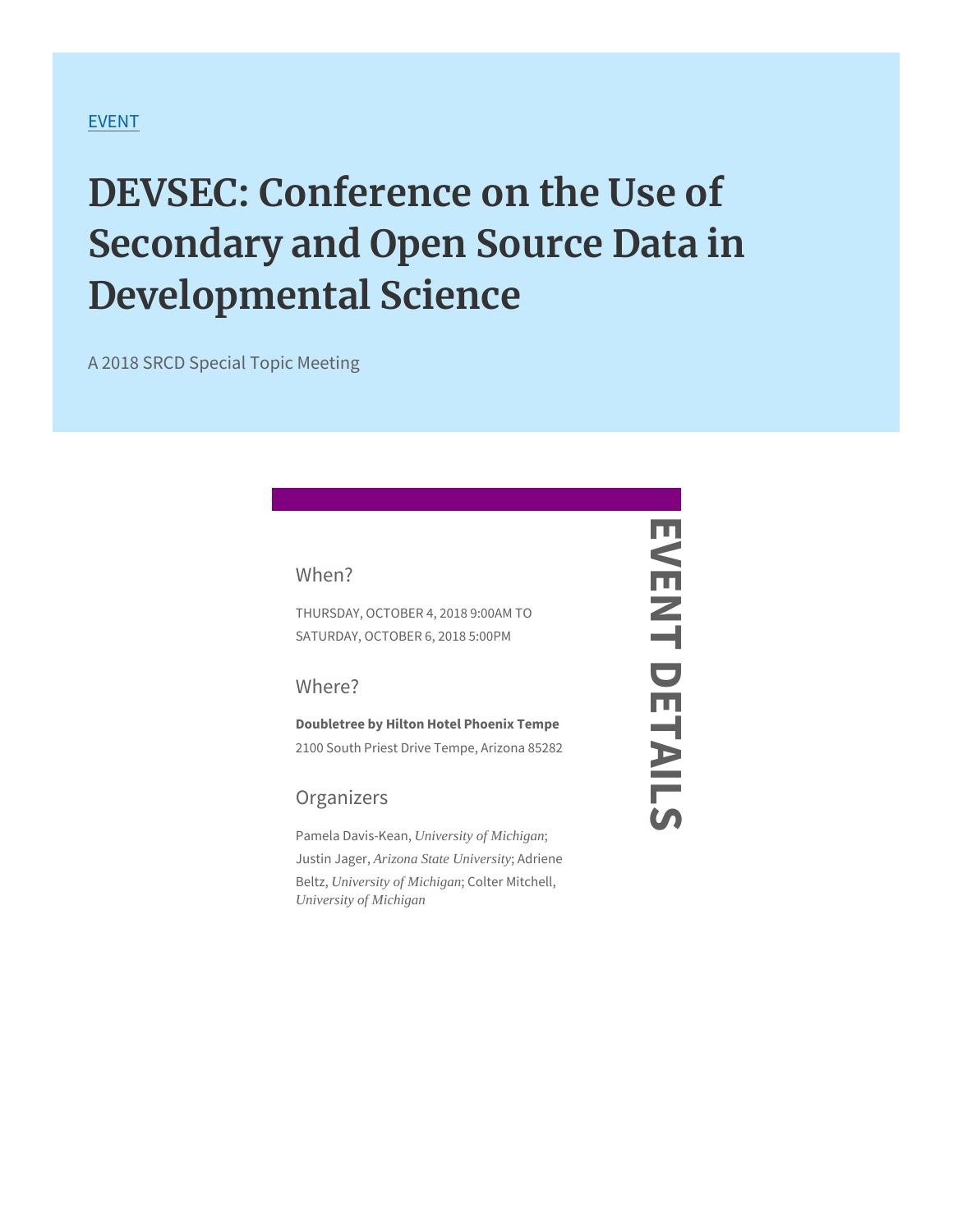#### #DEVSEC18

Every day, every moment, and in every environment we are collecti across the lifespan. There is a wealth of data for understanding de developmental scientists have taken advantage of this data to stud environment. This meeting will provide a venue for scientists to lea resources, but also training opportunities on using data archives and resultfor addressing questions of developmental scientists across multipl video, audio, neuroimaging, genetic testing, and evaluation, admini sociology, economics, pediatrics, public health, anthropology, educ highlight research using secondary sources of data but also provide to address their own developmental questions by being connected t question.

- $\bullet$  [Download the Prog](https://www.srcd.org/sites/default/files/file-attachments/DEVSEC Program Guide.pdf)( $R$ min $G$ edde opies will not be distributed.)
- [Browse the full Onl](https://convention2.allacademic.com/one/srcd/devsec18/)ine Program
- Registration information
- Explore the Invited Program
- DEVSEC18 Student Travel Awards Information
- FAQs for Presenters

Questions? pE maparial moffice @srcd.org

## Registration and Hotel Information

This meeting has a cap of approx. 250 attendees determined by the Registration will be on a first-come first-served basis.

Conference Fees (includes breakfast, lunch and receptions):

| SRCD Regular Member      | \$375.00 |
|--------------------------|----------|
| SRCD Early Career Member | \$295.00 |
| SRCD Student Member      | \$220.00 |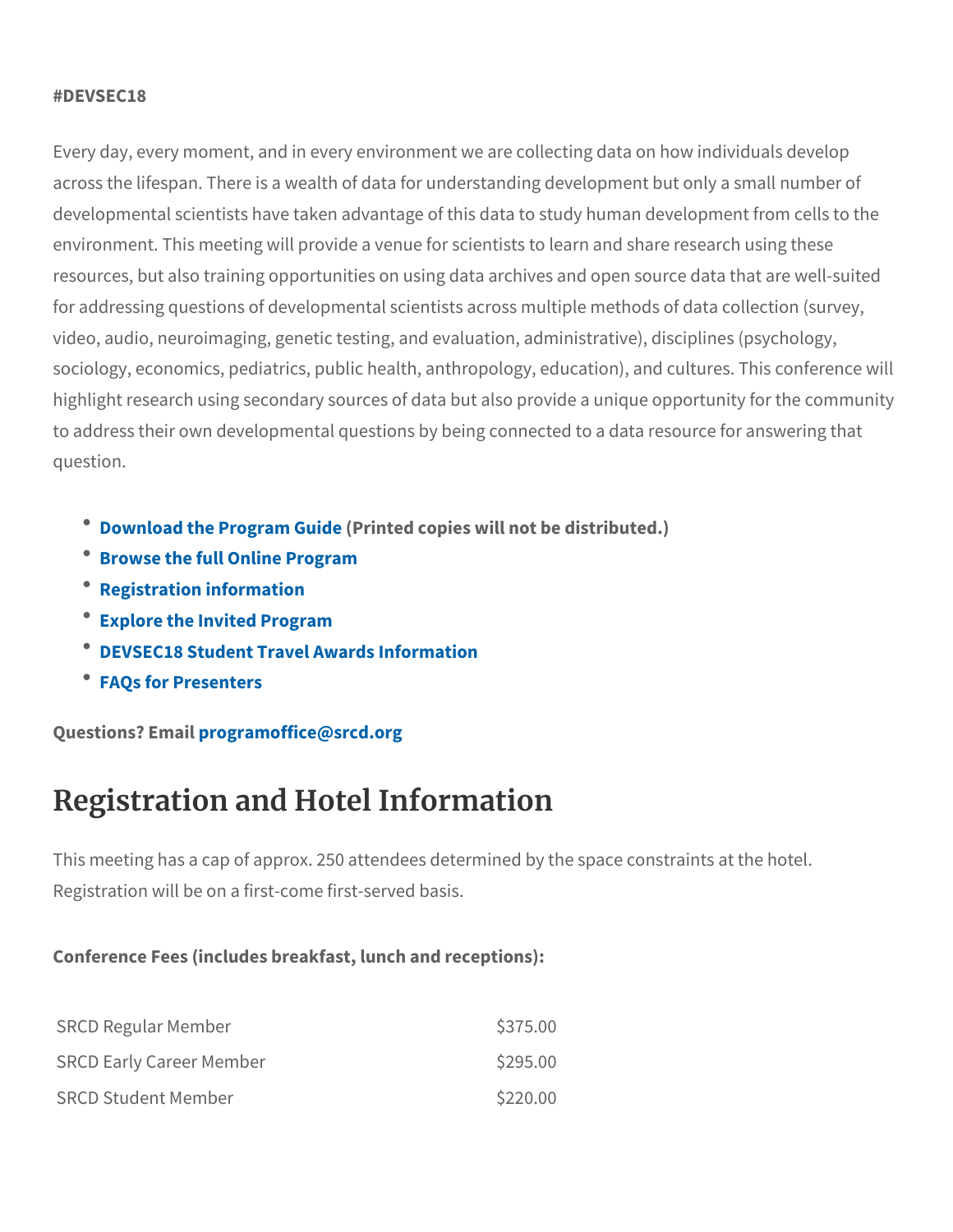SRCD Emerging Nations Member \$75.00 Regular Non-member (more than 5 years since receiving a doctoral degree) \$410.00 Early Career Non-member (within 5 years of a doctoral degree) \$350.00 Student Non-member (have not received a doctoral or undergraduate degree) \$260.00

Conference Hotel

Doubletree by Hilton Hotel Phoenix Tempe 2100 South Priest Drive Tempe, Arizona 85282

Getting There Phoenix Sky Harbor International Airport (PHX) is 4 miles from the provides a complimentary airport transfer on a space available basis transfers to nearby locations. Please call 480-967-1441 after you h to request the shuttle.

### Invited Program

Thursday, October 4, 2018

Opening Keynote Pr**Andoming Openness** and Reproducibility in Developmental Research Room:  $F$ iesta  $1$ ; 1:00 to 2:30 pm ChaiPamela Davis-Kean, University of Michigan Keynote Speaker: Brian Nosek, Executive Director and Co-founder,

Abstrasthifting the scholarly culture toward open data and open wor problem, partly an infrastructure problem, and p**£rethytea coor@bnea**nti**Soo**  $(C<sub>0</sub>Stp://cgsiisod non-profit technology and culture change organiz$ central components of COS s strategy are providing free, open, pub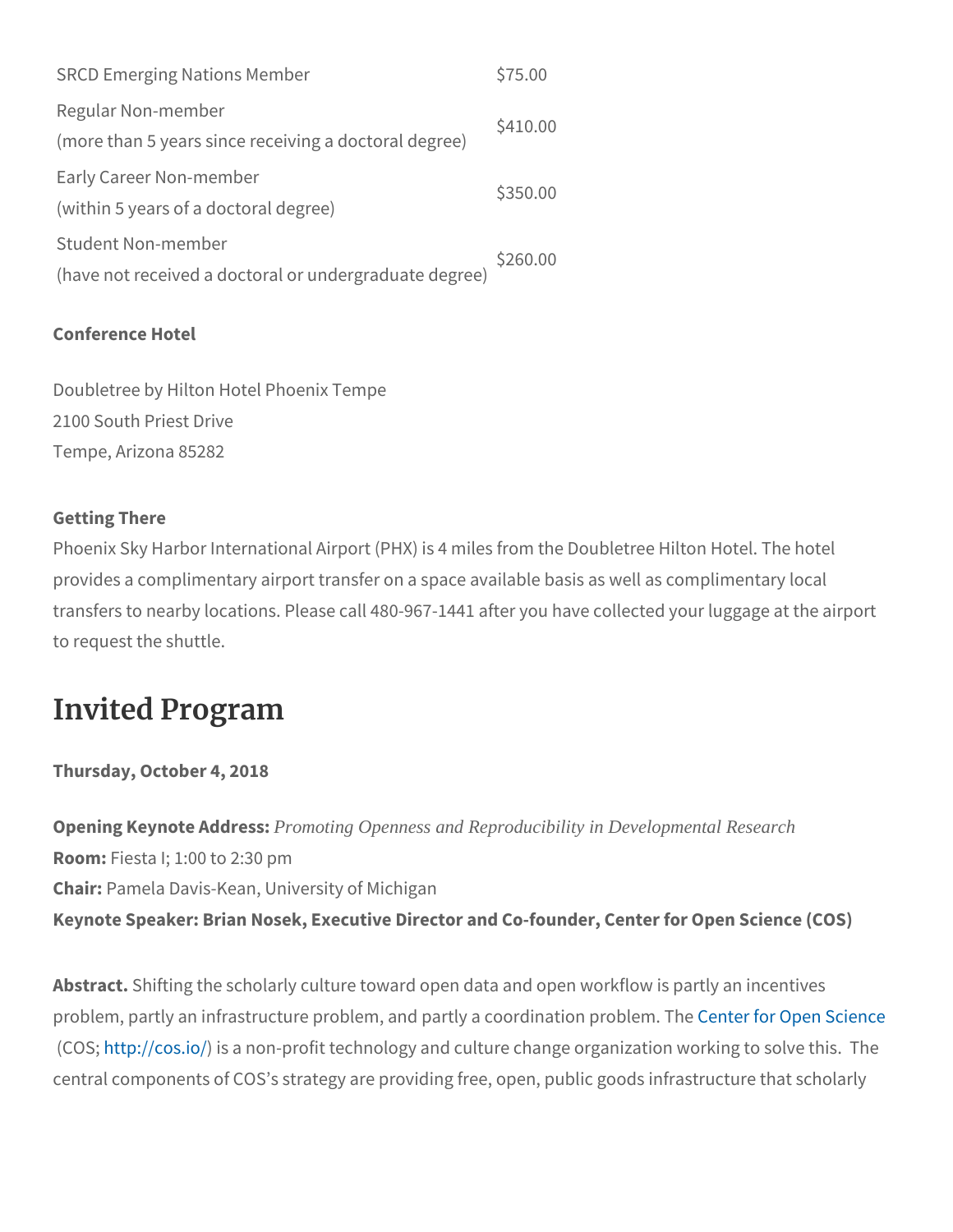communities brand and operate based  $b$  http:h/edicrosformating  $\theta$  and communities brand and contracte based  $b$  [http://o](http://osf.io/)rg.io/  $\theta$ disciplinary and stakeholder silos to align scholarly practices with data, materials, and process will accelerate discovery and improve research.

Biograp Byian Nosek is the Executive Director and Co-founder of the profit organization in Charlottesville, Virginia, USA. COS has a mis and reproducibility of scientific research worldwide. The COS team researchers to share their research; conducts trainings to teach mo and studies the processes by which scientists can improve their sci Department of Psychology at the University of Virginia. He received co-foun Pendie ct Impalima iutiti-university collaboration for research and e implicit cognition--thoughts and feelings that occur outside of awar gap between values and practices, such as when behavior is influer intentions and goals. Research applications of this interest include ideology, morality, innovation, barriers to change, open science, and in 2015, he was named upon the was named one of Nature's 1CChronicle foo Highter Education Influence list.

#### Twitte@: Brian Nosek

Wikipedhitaps://en.wikipedia.org/wiki/Brian Nosek  $Webs$ ihetp://projectimplicit.net/nosek/

\*\*\*\*\*\*\*\*\*\*\*\*\*\*\*\*\*\*\*\*\*\*\*\*\*\*\*\*\*\*\*\*\*\*\*\*\*\*\*\*\*\*\*\*\*\*\*\*\*\*\*\*\*\*\*\*\*\*\*\*\*\*\*\*

In vited Symplesing Administrative Data to Examine Development  $R$ oom $C$ oronado;  $3:00$  to  $4:30$  pm Chaidustin Jager, Arizona State University Integrative Statemient international, interdisciplinary symposium feat employ administrative data to evaluate and inform public policy as at different points of the lifespan. The symposium will begin with a speaker, Elizabeth Gershoff, who will discuss and highlight the use address policy-relevant developmental questions. The symposium w presentations that cleverly and aptly utilize administrative data to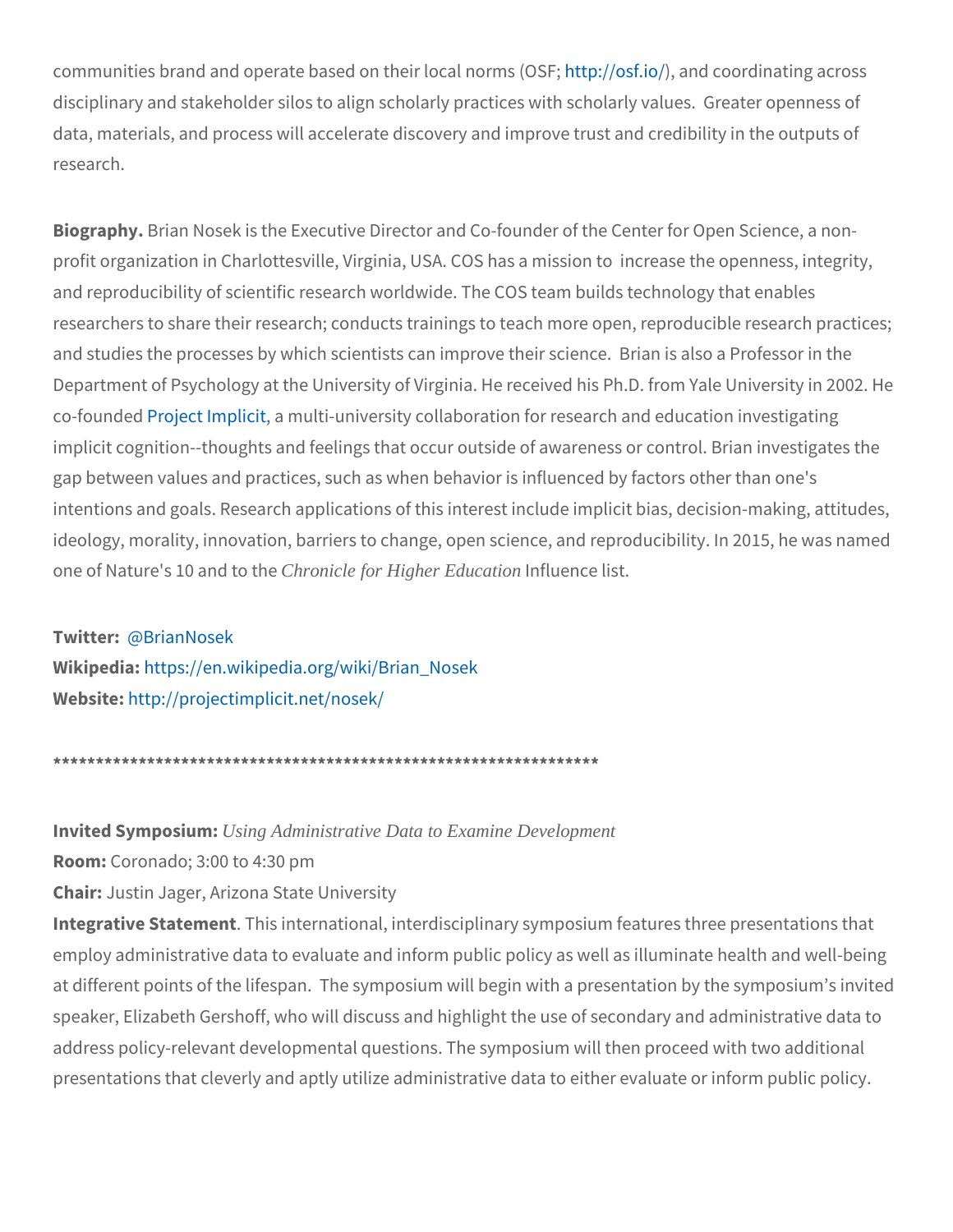Specifically, the symposium's second presentation uses state-wide administrative records from North Carolina to assess the impact of SNAP (formerly known as food stamps) receipt as well as the timing of SNAP receipt on adolescent school test scores. The symposium's third presentation uses merged Swedish nationwide population registers to determine the predictors of opioid-prescription receipt among adolescents and young adults. The merits, opportunities, and challenges associated with the use of administrative data will be discussed and highlighted.

#### **Invited Speaker: Elizabeth Gershoff, Ph.D., University of Texas at Austin**

**Presentation Title:** *Using Secondary and Administrative Data to Answer Developmental and Policy Questions* **Abstract.** Many developmental scientists have embraced the benefits of using secondary, longitudinal datasets. Fewer have turned to administrative datasets, which are more challenging to obtain and to use but which have promise for informing developmental science. In this talk, Dr. Elizabeth Gershoff will discuss the practicalities, benefits, and challenges of using secondary research data and administrative data to address research questions that can contribute both to developmental science and to policy evaluation. Dr. Gershoff will use examples from her own research, including the use of FBI crime data to determine whether state changes in school discipline policy are linked with changes in youth crime, the analysis of an entire cohort of children entering the foster care system in a large state in order to characterize the experiences of children in foster care, and the utilization of achievement tests administered to all elementary school children in a state to examine the impacts of school instability on children's achievement trajectories.

**Biography**. Dr. Gershoff's research takes a population-level approach to understanding the impacts of poverty and violence exposure on children and their families as well as to identifying the role large-scale intervention programs can play in mitigating these impacts. Two key topics of her research have been how parental and school discipline affect child and youth development and how parent education and early education programs, such as the federal Head Start program, can improve the lives of at risk children. She is an internationally recognized expert on the effects of physical punishment on children.

#### **Friday, October 5, 2018**

**Invited Symposium:** *Open Developmental Science* **Room:** Coronado; 3:00 to 4:30 pm **Chair:** Pamela Davis-Kean, University of Michigan **Integrative Statement:** Dr. Rick Gilmore will lead a symposium on the value of an open science approach to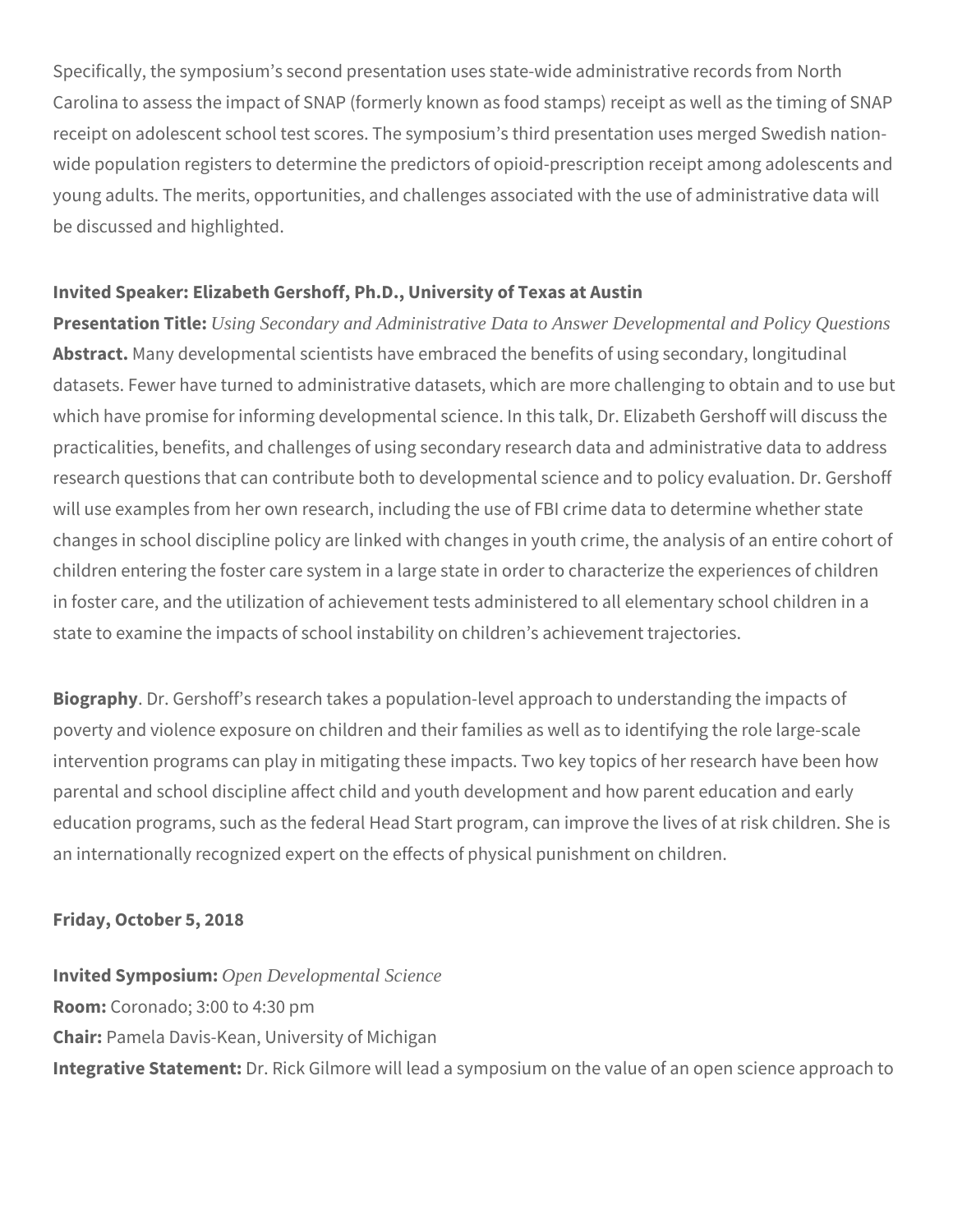developmental research. Drawing from the movement in psychologic the current state of available tools for facilitating transparent and science and highlight opportunities and a vision for the future. Next that actualizes the promise of an open science approach to develop colleagues utilize data from the open Autism Brain Imaging Data Ex the link between structural brain volume and working memory in chi autism spectrum disorder. Dr. Melissa Kline with colleagues from th from a replication of infant directed speech experiments across ove estimate of effects and to examine how testing practices influence

Invited Speaker: Rick O. Gilmore, Co-Director, Databrary.org Presentation The Promise of Open Developmental Science

Abstra $\bar{\sigma}$ there has been significant progress across the psychologica materials, analysis procedures, and computer code. The widespread and practices are making psychological science more transparent a talk, I will describe a time in the very near future when open data, universals that combine to spark a renaissance of discovery in deve

BiograpRyck Gilmore is Associate Professor of Psychology at the Pe earned his bachelor's degree in Cognitive Science, magna cum laud master's and doctoral degrees in Psychology from Carnegie Mellon neural bases of perceptual and cognitive development has been fun founding Director of Human Imaging at Penn State's Social, Life, & and is the Co-Founder and Co-Director of the Databrary. org data Iil on Openness and Scientific Integrity, and he embraces open and re teaching and research.

Twitte@rogilmore Websihtetp://gilmore-lab.github.io

Saturday, October 6, 2018

Invited SympABSCDuSttudy Room: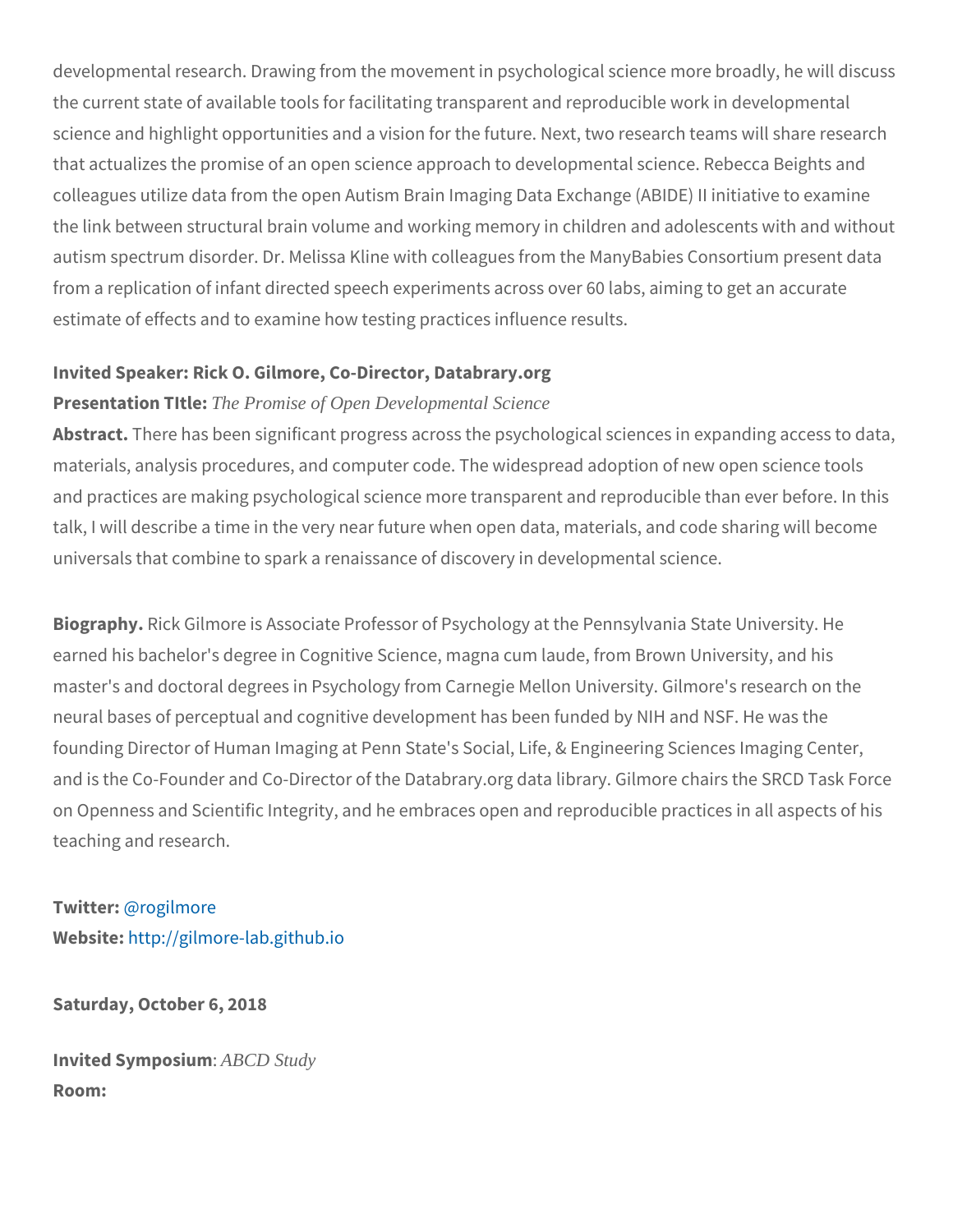#### Coronado; 10:45 to 12:15 pm

**Chair:** Adriene Beltz, University of Michigan

**Integrative Statement.** The Adolescent Brain Cognitive Development (ABCD) Study is a large-scale, multisite study of health and behavior focusing on the developing brain, and on factors that influence adolescent trajectories of cognitive, intellectual, and social-emotional development. The goal is to enroll well over 10,000 children at 9 or 10 years of age, at 21 sites nationwide, and follow them for 10 years. The ABCD consortium has embraced an open-science model and an aggressive timeline for sharing, not only the terabytes of data collected, but the computational workflows used to produce them, and some novel computational tools that the scientific community can use to explore and model them. Three members of the ABCD team will provide additional information about the ABCD Resource: Terry Jernigan, Co-Director of the Coordinating Center, will give an overview of the ABCD study, the cohort and data collected, and the data sharing policies and timelines; Hugh Garavan, Associate Director of the Coordinating Center and U. Vermont site PI, will describe in more detail the functional imaging data and some early results emerging from the study; and Wes Thompson, Associate Director for Biostatistics (of the ABCD Data Analysis and Informatics Center) will describe a powerful new tool under development in ABCD to help users to optimize their analyses of ABCD data.

#### **Invited Speakers:**

*ABCD & The Open Science Model*

**Terry L. Jernigan, Professor of Cognitive Science, Psychiatry, and Radiology; Director, Center for Human Development, UC San Diego; Co-Director, ABCD Study Coordinating Center**

- *Brain Function in the Pre-Adolescent Brain: Results from the ABCD Study* **Hugh Garavan, Professor, University of Vermont**
- *ABCD Data Exploration and Analysis Portal: Enabling Open and Reproducible Science* **Wesley K. Thompson, Ph.D., Associate Professor In Residence, Division of Biostatistics and Halicioğlu Data Science Institute, Department of Family Medicine and Public Health, University of California, San Diego; Associate Director of the Data Analysis and Informatics Core, Adolescent Brain and Cognitive Development Study; Director of Statistics, National Consortium on Alcohol & Neurodevelopment in Adolescence**

#### **Biographies.**

Dr. Terry Jernigan is Professor of Cognitive Science, Psychiatry, and Radiology, and Director, Center for Human Development at the University of California, San Diego. For over 30 years, she has studied the human brain using noninvasive imaging. This work has focused on brain development and aging,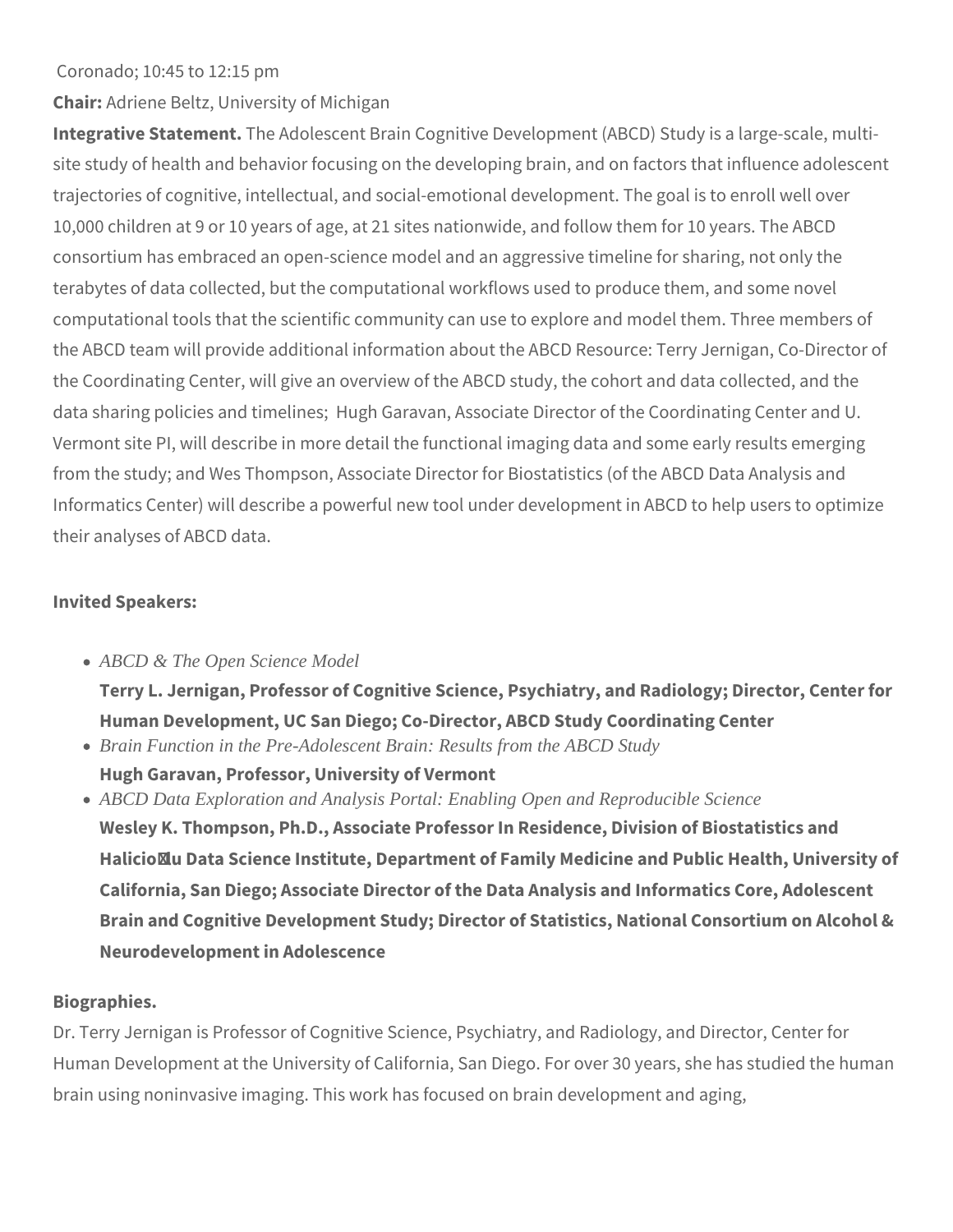neurodevelopmental disorders, neuropsychiatric and substance use disorders. For the last decade her central research interest has be with a focus on the dynamic neurodevelopmental processes that giv how these processes are affected by experience, substance exposure She is Co-Director of the Coordinating Center for the ABCD Study. Council on Drug Abuse and the Council of Councils of the National serves on the scientific advisory boards of several research organi Websittet:  $1/$ terryjernigan.ucsd.edu/

Dr. Hugh Garavan is a Professor in the Department of Psychiatry at his PhD in Cognitive Psychology from Bowling Green State University fellowships at Cornell University and the Medical College of Wiscor functional neuroimaging to study cognitive control and reward proce functional changes in these systems may contribute to addiction. I numerous drugs, he has researched the importance of cognitive con abstinence. His primary research focus of the last few years has b adolescence and he is a co-investigator on the IMAGEN project, a I of over 2,000 teens. He is a site PI and Associate Director of the study. Dr. Garavan is a member of several professional societies, h for Human Brain Mapping, is a standing member of the NPAS study several European grant-giving agencies, and over 50 journals. He fields of cognitive neuroscience and addiction.

Dr. Thompson earned his Ph.D. in Statistics from Rutgers Universit methods for longitudinal data analysis. He was appointed Assistant the University of Pittsburgh in 2005, where he received a five year develop novel methods for studying co-variation in brain function a UCSD Department of Psychiatry in 2008. His current work involves models with applications to (i) improving effect size estimation, rep association studies, (ii) predicting onset of illness from multivariat of functional data analysis to functional MRI data. Dr. Thompson is National Consortium on Alcohol and Neurodevelopment in Adolescer the Data Analysis and Informatics Core for the Adolescent Brain an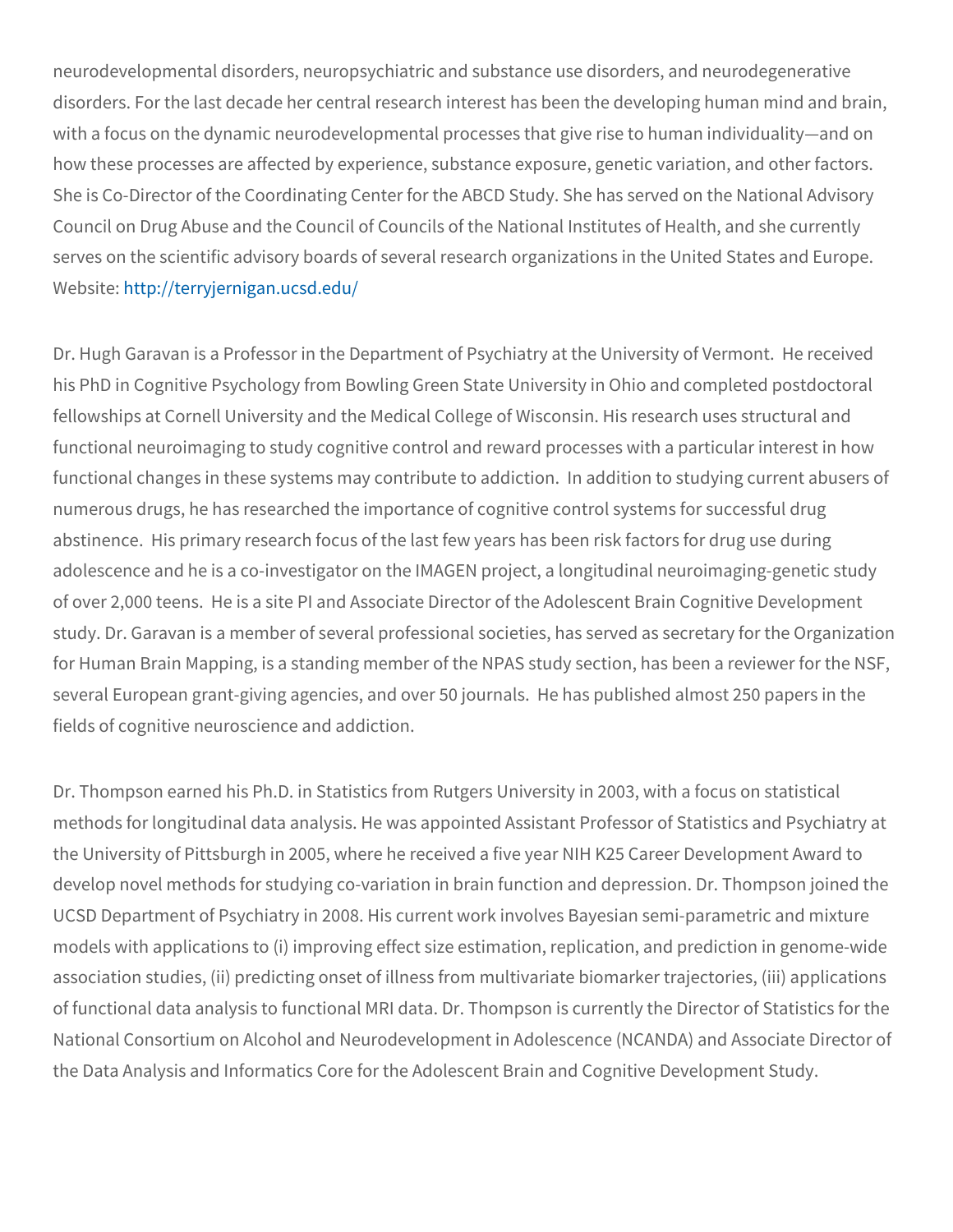Websittet: ps://profiles.ucsd.edu/**wets**plse: y/phr**of** mipesso.nucsd.edu/wesley.thom

\*\*\*\*\*\*\*\*\*\*\*\*\*\*\*\*\*\*\*\*\*\*\*\*\*\*\*\*\*\*\*\*\*\*\*\*\*\*\*\*\*\*\*\*\*\*\*\*\*\*\*\*\*\*\*\*\*\*\*\*\*\*\*\*

In vited SympGessionics: and Development Across the Life Course  $RoomC$  oronado;  $1:15$  to  $2:45$  pm ChaiColter Mitchell, University of Michigan Invited Speaker: Kathleen Mullan Harris, University of North Caroli Presentation Life Course: Gene-Environment Interaction

Abstrathis symposium will highlight integrative science that combin and genetic data to understand developmental and health trajectori publically-available large, population-based, representative datase discuss the important role that gene-environment interactions may focusing on the design and data from the National Longitudinal Stu Health. Add Health is a longitudinal study of a nationally representative contative contative conta 1995 followed for 25 years into adulthood and for whom social, psy biological, and genetic data have been collected over time. With it environmental data and genome-wide data, Add Health provides one the environments of young people may operate to suppress or ampli behavior. Illustrative findings will also be presented.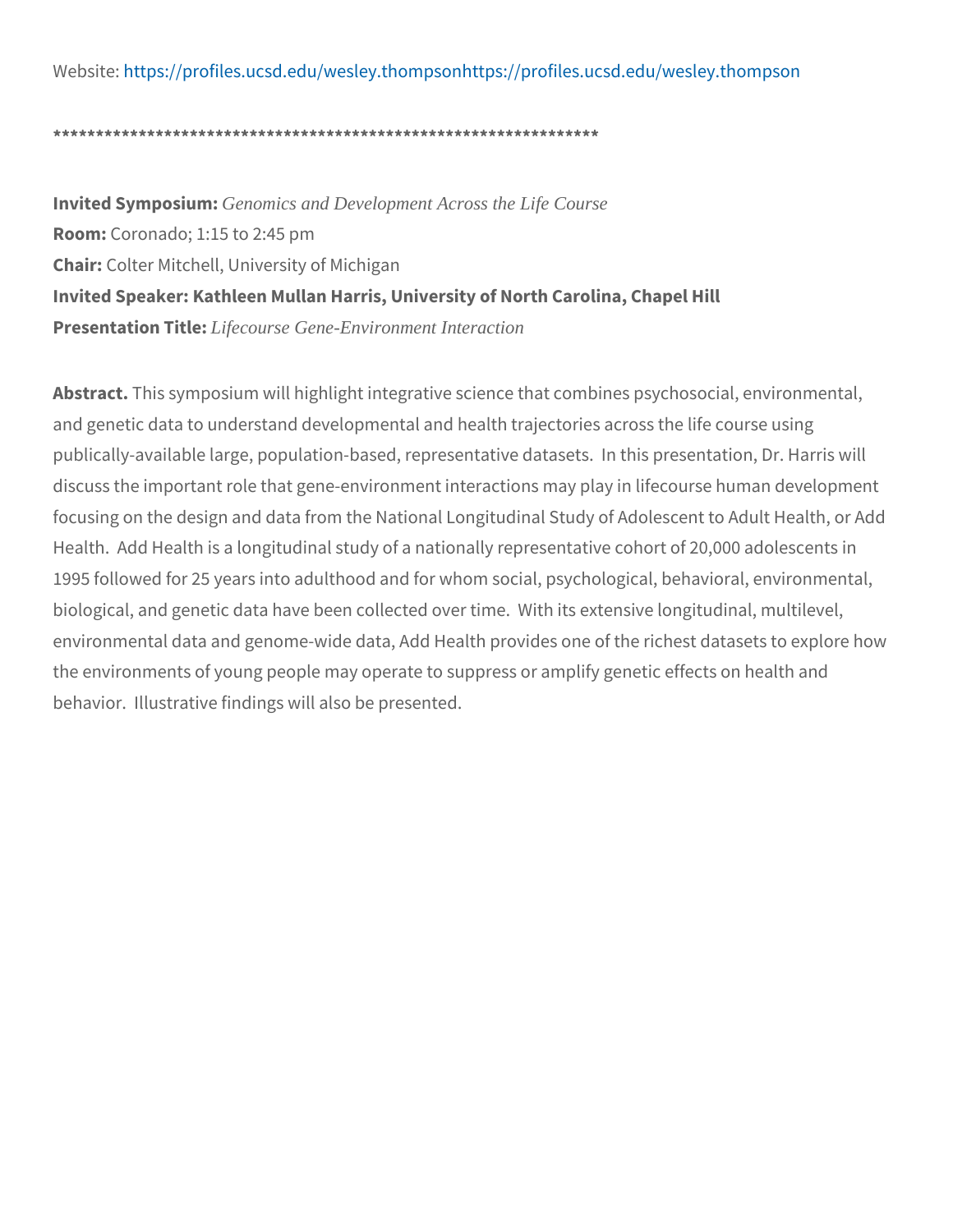**Biography.** Kathleen Mullan Harris is the James E. Haar Distinguished Professor of Sociology, Adjunct Professor of Public Policy, and Faculty Fellow at the Carolina Population Center at the University of North Carolina at Chapel Hill. Her research focuses on social inequality and health with particular interests in health disparities, sociogenomics, and life course processes. Dr. Harris is Director and Principal Investigator of the National Longitudinal Study of Adolescent to Adult Health (Add Health) in which she is leading multidisciplinary research on the social, environmental, behavioral, biological and genetic linkages in developmental and health trajectories from adolescence into adulthood. Her publications appear in a wide range of disciplinary journals including demography, genetics, family, epidemiology, biology, public policy, survey methodology, and medicine. Dr. Harris is past president of the Population Association of America and a member of the National Academy of Sciences. She received her Ph.D. in demography from the University of Pennsylvania.

#### **\*\*\*\*\*\*\*\*\*\*\*\*\*\*\*\*\*\*\*\*\*\*\*\*\*\*\*\*\*\*\*\*\*\*\*\*\*\*\*\*\*\*\*\*\*\*\*\*\*\*\*\*\*\*\*\*\*\*\*\*\*\*\*\***

## **Closing Keynote Address:** *How Data Sharing Succeeded in Neuroimaging* **Room:** Fiesta I; 3:00 to 4:30 pm **Chair:** Pamela Davis-Kean, University of Michigan **Keynote Speaker: Russell A. Poldrack, Albert Ray Lang Professor of Psychology, Stanford University**

**Abstract.** The sharing of data has become a central goal in many areas of science, but some areas have been more successful than others. I will discuss the collective journey towards open data sharing that has happened in the neuroimaging community over the last two decades, which has now led to fairly widespread sharing and re-use of imaging datasets. I will focus on two sets of factors that have been central to this journey: incentives to share data, and infrastructure to facilitate data sharing.

**Biography.** Russell A. Poldrack is the Albert Ray Lang Professor in the Department of Psychology and Professor (by courtesy) of Computer Science at Stanford University, and Director of the Stanford Center for Reproducible Neuroscience. His research uses neuroimaging to understand the brain systems underlying decision making and executive function. His lab is also engaged in the development of neuroinformatics tools to help improve the reproducibility and transparency of neuroscience, including the OpenNeuro.org and Neurovault.org data sharing projects and the Cognitive Atlas ontology.

#### **Twitter:**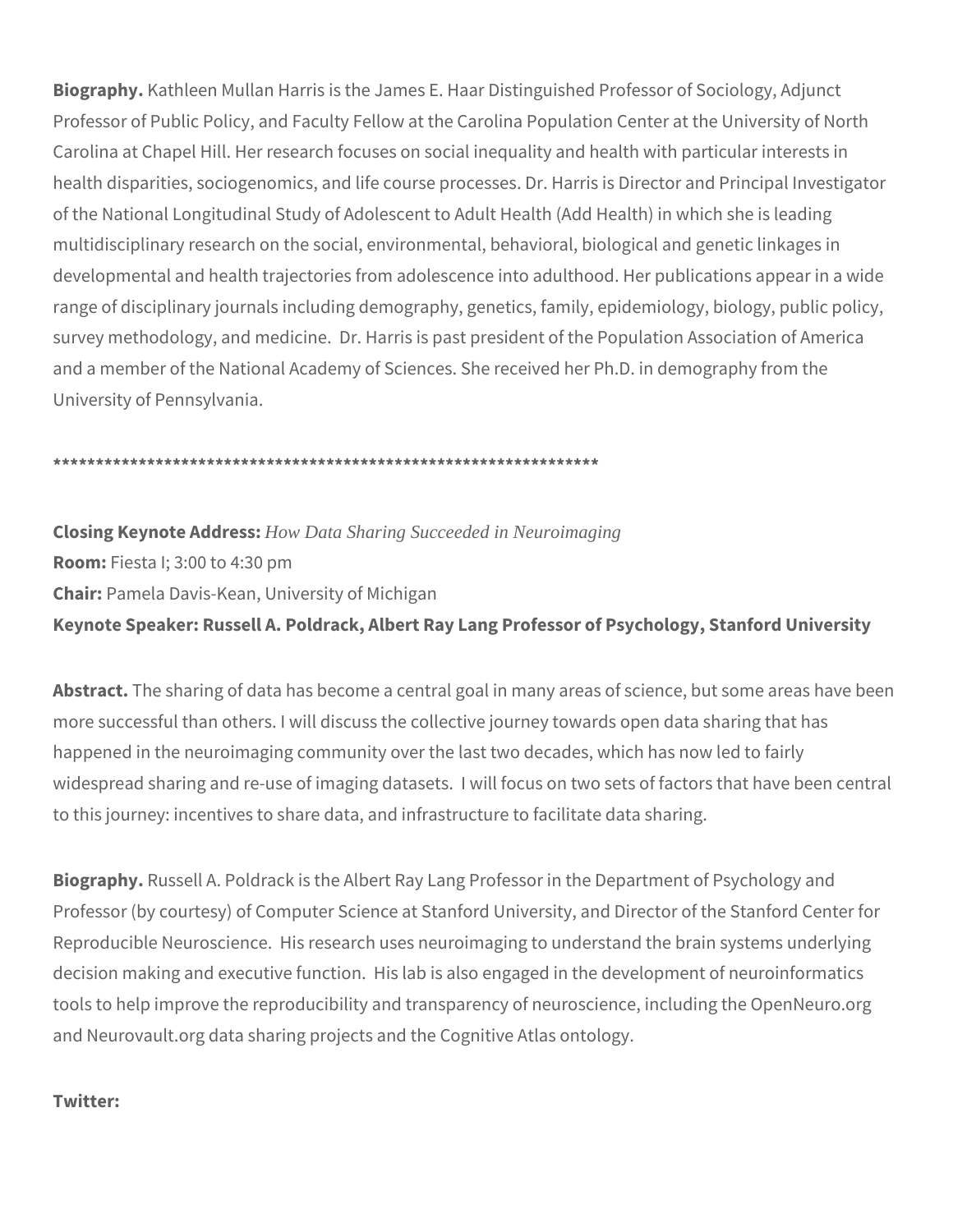# 2018 SRCD Student Travel Awards

The SRCD Student Travel Award is offered as a benefit for SRCD m Special Topic Meeting: DEVSEC: Conference on the Use of Seconda Developmental Science. A \$250 award will be given to 20 awardees conference in Arizona. For full qualification details, please see bel

General Information:

- Applicants must have an active SRCD membership to access the
- Recipients of all travel awards must be members of SRCD at the and attend the meeting.
- \* The award may be used for special topic meeting-related expens receipts are required.

SRCD Student Travel Award Qualifications:

- \* Applicants must be current and ongoing graduate student membe their doctoral degree. Having more than one year of membership consideration.
- Applicants must be presenting as a first author on at least one ratings for a submission count positively as does the number of
- \* The award may be used for special topic meeting-related expens receipts are required, but awards will be distributed at the mee

## FAQs for Presenters

1) What presentation A/V equipment is provided by SRCD in each r must bring your own.

• Poster Sessions: no A/V is provided or needed. Please see ques